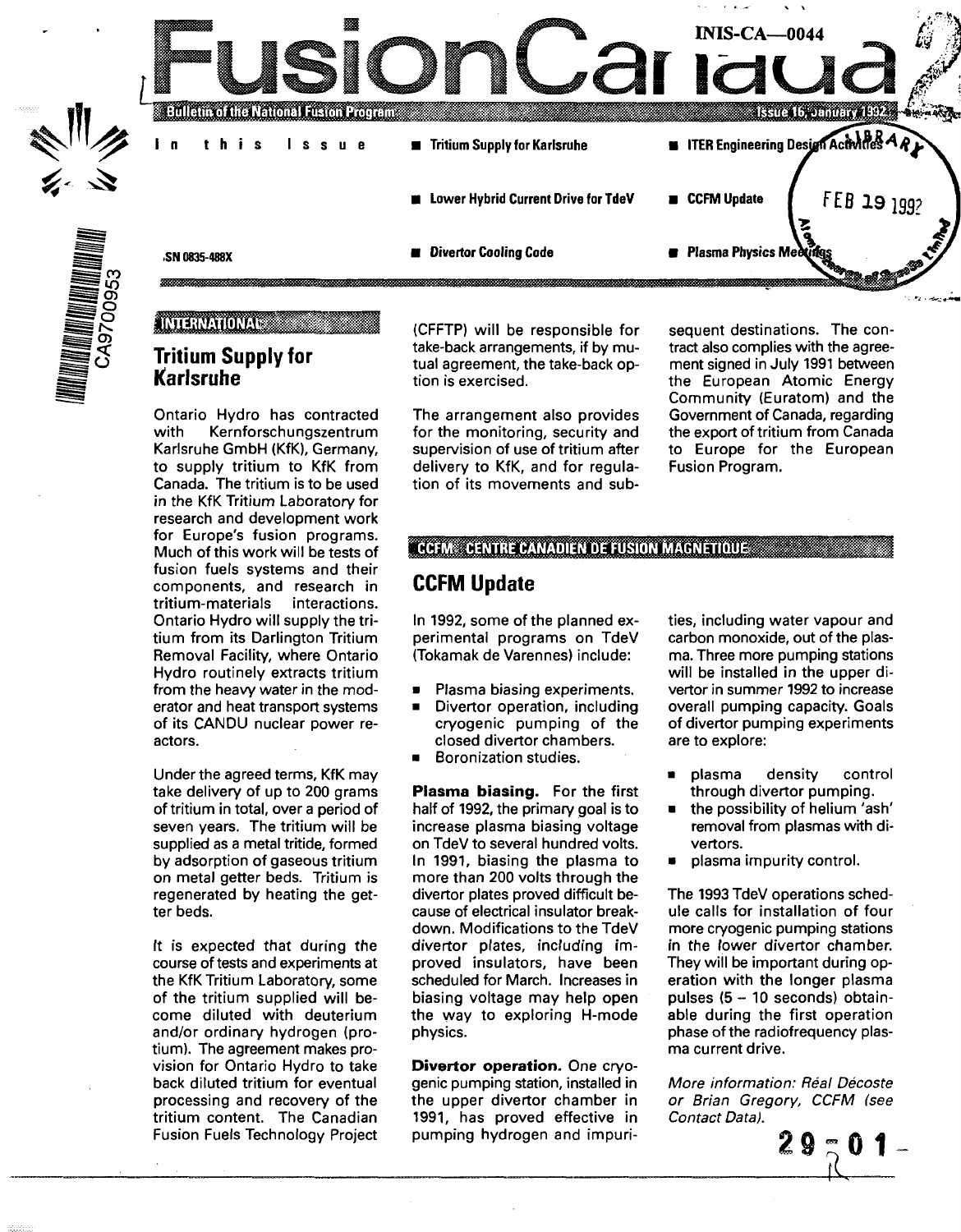#### **ACGEM DENTRE CANADIEN DE FUSION MAGNETIQUE ACCEPTANCIE DE L'ACCEPTANCIE DE L'ACCEPTANCIE DE L'ACCEPTANCIE DE L'ACCEPTANCIE DE L'ACCEPTANCIE DE L'ACCEPTANCIE DE L'ACCEPTANCIE DE L'ACCEPTANCIE DE L'ACCEPTANCIE DE L'ACCEPTAN**



 $\bullet$   $\bullet$   $\bullet$   $\bullet$   $\bullet$   $\bullet$ 

## **Radiofrequency Plasma Current Drive and Plasma Heating System for TdeV**

**Lower Hybrid Current Drive System.**

**A** 1.3 megawatt radiofrequency '(RF) plasma current drive and heating system is currently being built and installed on TdeV (Tokamak de Varennes). It will launch lower hybrid (LH) plasma waves into the TdeV plasma to drive toroidal plasma current. Launching of lower hybrid waves in tokamaks is a proven way of driving plasma current.

This lower hybrid current drive (LHCD) system is designed to drive 200 kA of plasma current (70% of TdeV max. current) for 30 seconds without assistance from the normal ohmic current drive transformer.

The LHCD system has some interesting features, including a highly directional two-row waveguide antenna, capable of launching two independent LH waves into the plasma, and a very fast control system. The entire LHCD system, including control systems and the antenna was designed by the CCFM Radiofrequency Systems Group, led by Yves Demers.

### Experimental Objectives

The three main purposes of the new LHCD system are to:

• Operate TdeV with long plasma pulses (up to 30 seconds duration) at high RF power density, for reactor-relevant studies of plasma-wall inter-



action, impurity control, transport and divertor operation.

- **•** Provide auxiliary heating of TdeV ohmic plasmas. This will benefit several research aims, such as helping to explore access to H-mode and other high confinement plasma regimes.
- Open new areas of research for TdeV by using the LHCD to explore topics such as:
	- plasma current profile control.
	- physics of lower hybrid current drive.
	- stabilization of 'sawtooth' oscillations and other MHD modes in the plasma.
	- recharging of TdeV ohmic heating transformer between high density plasma shots.

Maximum RF power density in the TdeV plasma will be about 1 MW/m<sup>3</sup>, comparable to RF densities postulated for ITER and other next-step fusion machines.

#### **System description**

Two klystron RF amplifiers, rated for 30 second pulses, each generate 650 kW (max.) of RF power at 3.7 GHz. About 1.1 MW (max.) of RF power can be delivered to the plasma, after transmission losses.

The antenna for launching the RF into the plasma is a rectangular array of waveguide launch elements. Two horizontal rows of eight individual waveguide antenna components, called multijunctions, are placed one above the other. A multijunction is a section of RF waveguide, divided vertically in the E-plane to create four slim radiating elements at the waveguide mouth, which is the RF launch point. At its mouth, the antenna is thus an array of 64 individual radiating elements. This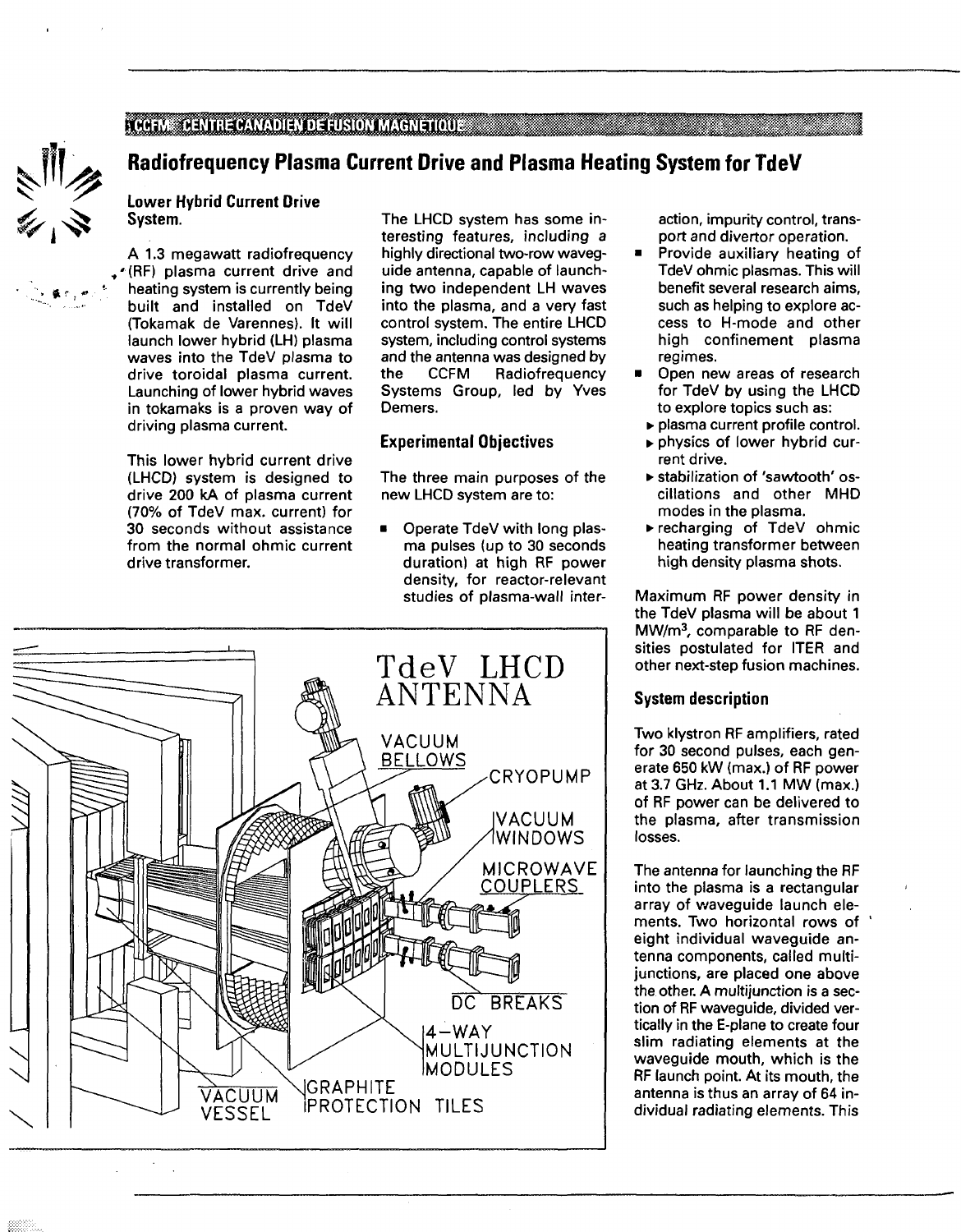an an an S

### **ARTISTATIONAL**

## **ITER Engineering Design Activities (EDA) Agreement**

It is expected that in early 1992, an Agreement will be signed covering the Engineering Design Activities of the ITER (International Thermonuclear Experimental Reactor) collaboration.

The ITER collaboration is an international effort, providing a focus for design and construction of a large (about 1,000 megawatt of fusion power), tritium-burning fusion reactor intended to demonstrate the technological and scientific feasibility of fusion energy.

The Parties to the ITER collaboration are the European Community, USA, Japan, and the Russian Federation. Canada participates in ITER through the European Community.

Under the ITER EDA Agreement, detailed engineering design and supporting R&D of the ITER fusion reactor would be undertaken. A design concept for the ITER reactor was produced during the ITER Conceptual Design Activities (1988-1990).

The EDA Agreement will have a duration of six years; it governs the way that the Parties will collaborate and contribute resources to the ITER EDA. A draft of the Agreement and its associated Protocol # 1 were initialled November 14,1991 in Moscow by the Parties' negotiators.

#### **Personnel and EDA Sites**

The likely nominee for Director of the ITER EDA is Paul-Henri Rebut (European Community).

The responsibility for EDA design work is expected to be split among three sites, with the R&D work to be conducted at the Parties' home institutions:

- San Diego, USA: Project Integration Site.<br>Japan Atom
- **B** Japan Atomic Energy Research Institute (Naka Establishment): External fusion reactor design.
- Garching (Max Planck Institute), Germany: Internal fusion reactor design.

The likely nominee for Garching EDA site leader is Ron Parker (USA), and for San Diego EDA site, Valerie Chuyanov (Russia). Naka EDA site will have a leader from the European Community, not yet named.

On January 1, Thomas R. James was named as US ITER Technical Director, in the Office of Fusion Energy - US Department of Energy.

## **CCFM to Host Plasma Physics Meetings**

Centre canadien de fusion magnétique (CCFM) will host two meetings on plasma physics in 1992, under the auspices of the International Atomic Energy Agency (IAEA). Both meetings are to be held in Montréal.

June 15-17, 1992. IAEA Technical Meeting on Advances in Theory and Modelling of Thermonuclear Plasmas. CCFM Coordinator: Magdi Shoucri (514) 652-8723.

September 1992. IAEA Technical Committee Meeting on Tokamak Plasma Biasing. CCFM Coordinator: Alain Boileau (514) 652-8706.

Information on the meetings can be obtained from the CCFM coordinators named above, or from V.V. Demchenko, IAEA, P.O. Box 100, A-1400 Vienna, Austria.

# **JET Tritium Burn**



**Dr. Paul-Henri Rebut, Director of JET, in discussion with Alan Gibson (right) and Barry Green (left) in the JET control room shortly before the November 1991 JET tritium experiment, in which about 1.8 MW of fusion power were generated in the JET torus.**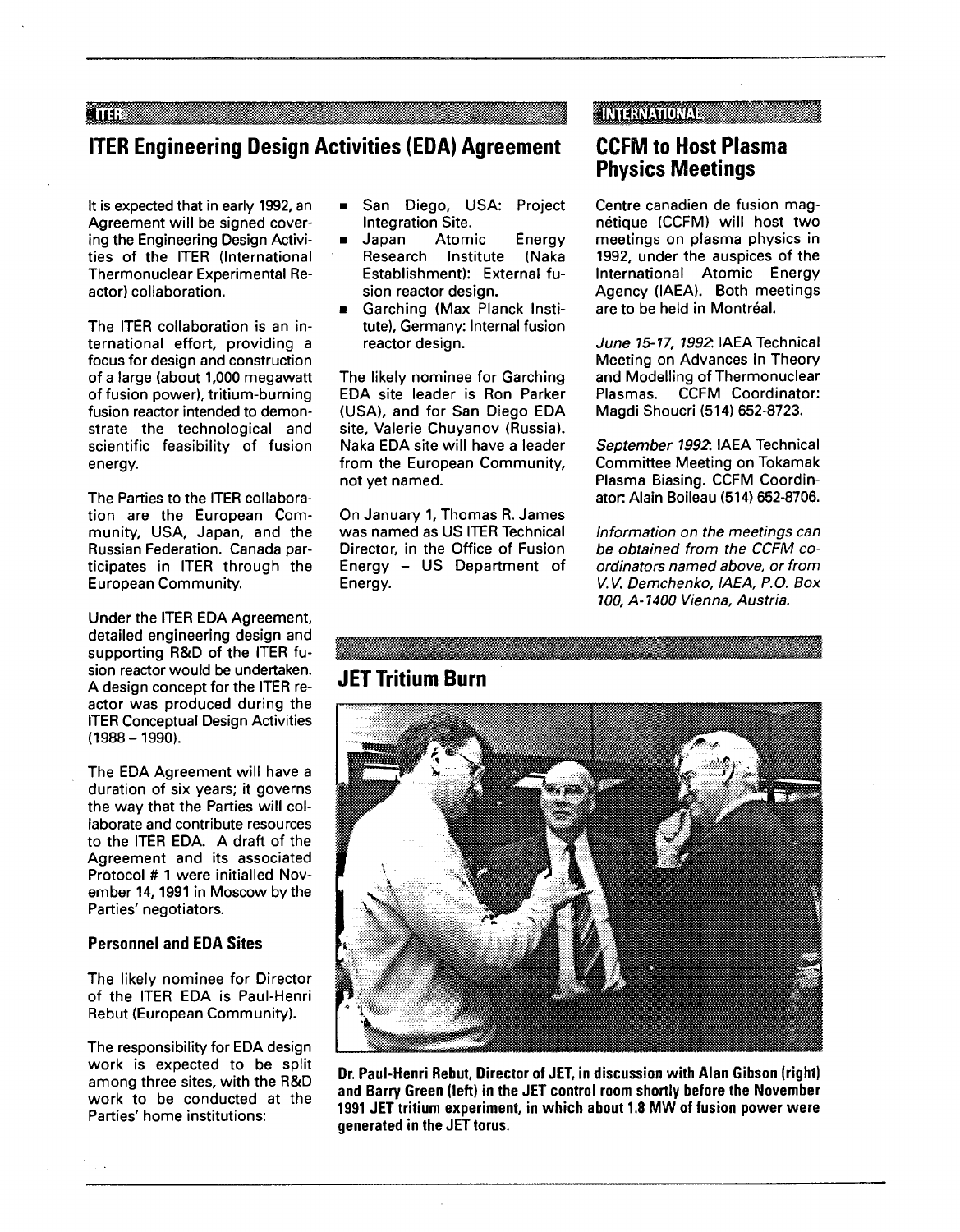#### **Status**

At January 1992, construction of the RF system is about half complete - fabrication of the multijunction antenna system is in progress at present. Klystrons and their peripheral equipment are being installed. Two multijunction antenna elements have been fabricated for testing.

The multijunction elements and prototypes of high power microwave line components, fabricated by Apollo Microwaves inc. (Dorval, Québec), will be brought in February 1992 to the TORE SUPRA tokamak at the Cadarache site of Comissariat de l'Énergie Atomique (DRFC), France, for high power bench testing. These tests are made under a general collaboration on LHCD between CCFM and CEA (DRFC) at Cadarache. The collaboration has already led to exchange of computer simulation codes, scientific information and personnel between the two institutions.

After demonstrating the design's high-power capability, the complete antenna system will be fabricated. It will be installed on TdeV at the beginning of 1993. The microwave emitter and transmission line will be commissioned on dummy loads during the autumn of 1992. Operation on TdeV plasmas is planned for spring 1993. Initial goals are to increase the plasma duration to 5- 10 seconds from the present 2 seconds, by the end of the first year of LHCD operation. Improved cooling to the TdeV divertor plates, scheduled for 1994, will allow plasma pulses up to 30 seconds long, using LHCD, by late 1994.

Further information from Yves Demers (514) 652-8692, or Real Décoste (514) 652-8729.



**LHCD antenna viewed from inside the TdeV plasma chamber. At left and right ends of each row, unenergized waveguide slots flank the rows of energized multijunctions. Graphite tiles protect the antenna from plasma impact.**



**LHCD system inside the tokamak cell. Klystrons are in a separate room. Each klystron feeds one bank of high-power phase shifters, through the waveguide lines shown.**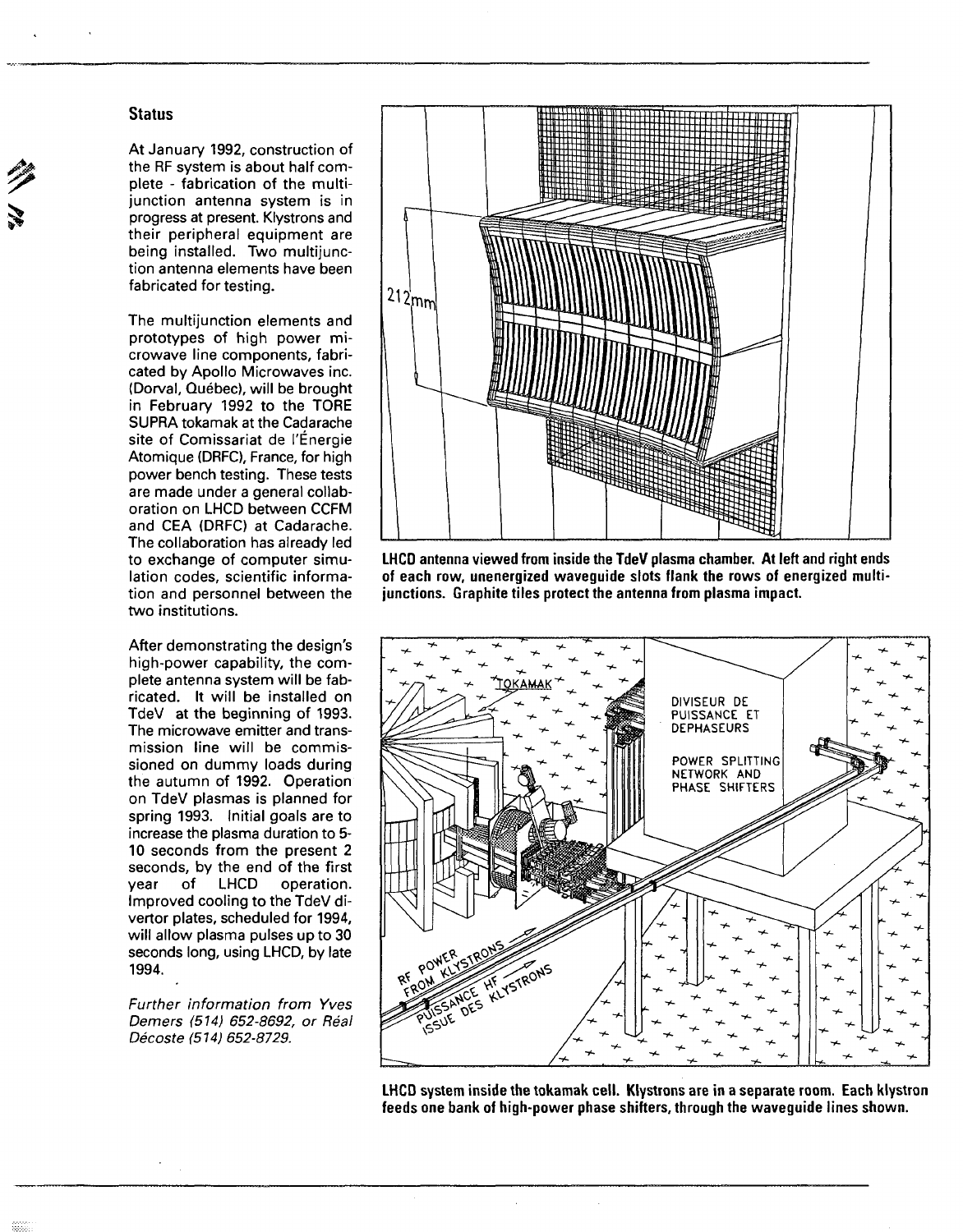

Schematic diagram of the complete **TdeV LHCD** system.

permits fine control of LH wave propagation in the plasma.

Each row of multijunctions is fed independently by one of the klystrons, via a dedicated phasevariable power splitting network. Phasing between the multijunctions in each row can be finely and rapidly varied, even during a tokamak shot, to affect the way that the launched LH waves propagate in the plasma. The independent antenna rows can launch two independent LH waves, a feature which should be useful in experiments on plasma current profile control.

For good mechanical strength and to minimize RF losses, multijunctions are fabricated from GLIDCOP alloy, a dispersion of alumina in copper. Novel techniques for brazing the GLIDCOP antenna were developed in collaboration with Vide et Traitment Canada of Boucherville and CP tech of St.-Laurent. Other local suppliers, especially personnel from MPB Technologies, were heavily involved in design and construction of the LHCD system. The LHCD control and protection system uses a number of dedicated digital processors, permitting complex control and protection schemes and excellent operational flexibility. For example, the fast digital signal processors in the RF power amplitude and phase feedback loops enable the system to respond within 50 microseconds to changing plasma parameters, and to protect LHCD components from arcs and potentially damaging reflected RF power.

#### **Lower Hybrid Plasma Waves**

LH waves can be excited inside a tokamak plasma by a phased array of radiating elements located close to the plasma surface. The diagram of the antenna mouth shows how the LHCD antenna is shaped to fit the TdeV plasma edge contour. As the LH waves propagate, energy and momentum are transferred from the electromagnetic RF field to the plasma electrons creating a small population of very fast electrons. The net toroidal motion of these fast electrons constitutes the driven toroidal current in the plasma. The fast electrons are ultimately slowed by collision with plasma particles, so that the RF energy ultimately becomes plasma heat energy.

The wave number  $k$  of the excited LH wave parallel to the magnetic field is determined by the phasing and geometry of the antenna array. Practically, this means that control of antenna phasing provides control of the contour of the RF-driven current in the plasma cross section, and control over the portion of the electron energy distribution with which the LH waves will couple. The fine and rapid control afforded by the TdeV antenna and its control system is an important experimental asset.

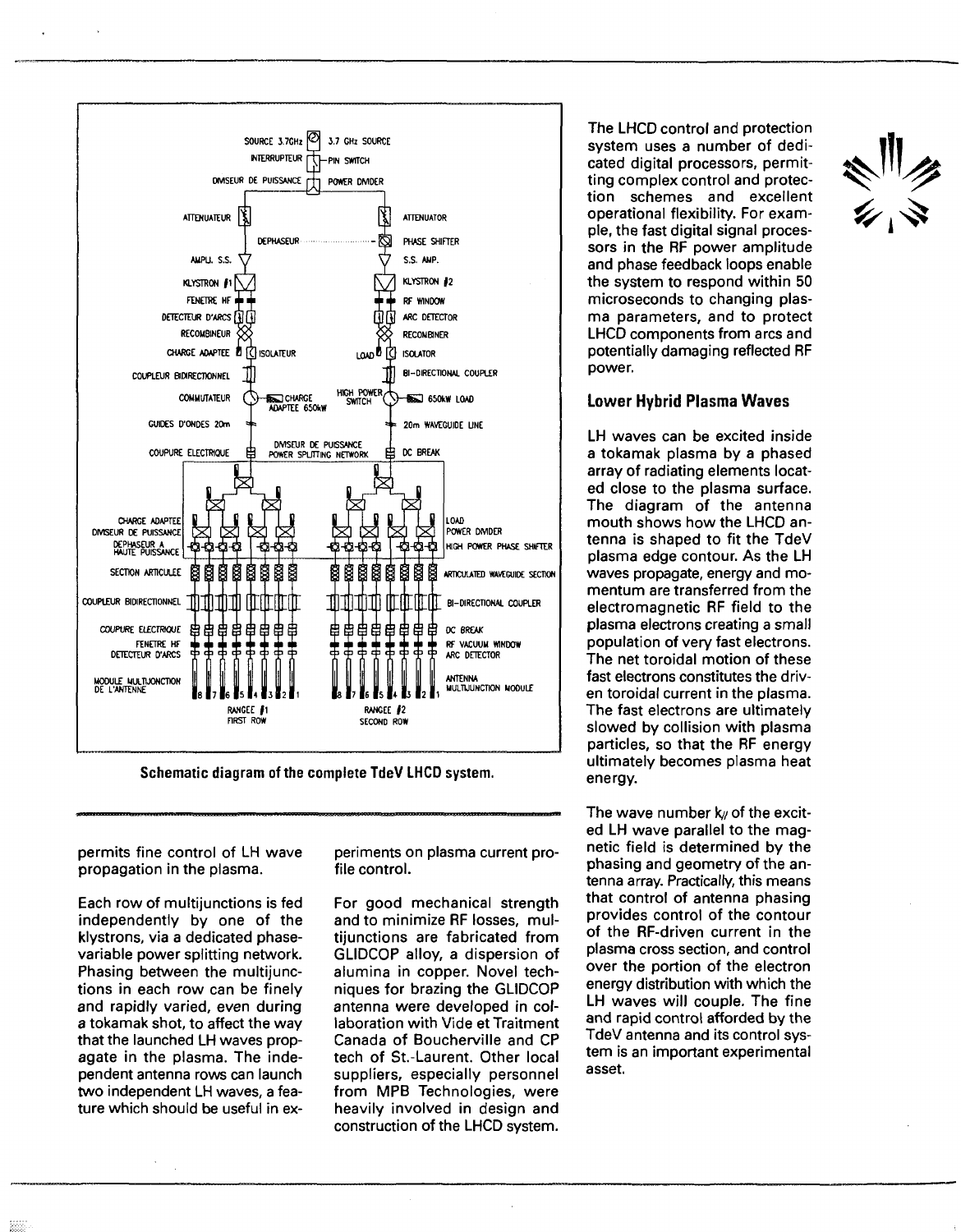#### AECLATER/ALET AND ACCOUNTS A REGISTER OF A STRONG CONTROL CONTROL CONTROL CONTROL CONTROL CONTROL CONTROL CONTROL CONTROL CONTROL CONTROL CONTROL CONTROL CONTROL CONTROL CONTROL CONTROL CONTROL CONTROL CONTROL CONTROL CONT

## **Divertor Cooling Code**

A computer code package for performing tokamak divertor thermal hydraulic calculations has been completed at the Chalk River Laboratories of AECL Research Company. Divertors are among the most intensely heated components inside a tokamak; consequently, proper cooling of divertors in a tokamak fusion power reactor is an important fusion R&D issue.

The new code is intended to aid internal design of high power research tokamaks such as the Next European Torus (NET) and ITER. The code, which runs on personal 386-type computers, was designed by Stan Yin and colleagues of the Thermal Hydraulics Branch at AECL Chalk River. It addresses thermal hydraulics calculations for water-cooled divertor designs. Included in the code are a complete package of CHF (Critical Heat Flux) and pre-CHF heat transfer correlations in smooth and swirl flows, pressure

drop calculations, auto-graphics features for tabulation and plotting of physical parameters, and tables of thermodynamic properties of compressed water and saturated water/steam. The code may be of interest to workers at other fusion reactor design sites.

Design of the code was jointly funded by NET, the Canadian Fusion Fuels Technology Project (CFFTP) and AECL Research. The contract included other thermal analyses for NET reactor divertor concepts, particularly single- and two-phase flow predictive methods for the NET reactor divertor cooling channels.

Further information from Stan Yin, AECL Chalk River (613) 584- 3311 ext. 4809, or Antonio Cardella, NET Team, Garching, Germany 89-3299-4260.

#### **National Fusion Program**

#### Director, Dr. David P. Jackson

The National Fusion Program (NFP) coordinates and supports fusion development in Canada. NFP was established to develop Canadian fusion capability, in industry and in research and development centres. NFP develops international collaboration agreements, and assists Canadian fusion centres to participate in foreign and international projects.

NFP is managed for Canada by Atomic Energy of Canada Limited. Federal funding is provided by the Department of Energy, Mines and Resources through the Panel on Energy Research and Development.

#### **'FusionCanada' Bulletin**

'FusionCanada' is available free to interested persons. It is published four times each year, in French and English editions. Write to NFP Office, 'Bulletin Subscriptions' (see Contact Data). Please specify French or English edition, (or both if desired), and number of copies if several are required.

Editors are invited to freely use or reprint items from 'FusionCanada'. Please credit 'FusionCanada' and National Fusion Program of Canada. Please also send to the NFP office a copy of the publication, or a proof or copy of the printed piece.

# **Contact Data**

#### **National Fusion Program**

**National Fusion Program ALCL Research Chalk River Laboratories Chalk River, Ontario Canada KOJ 1J0**

**Telephone (613) 584-3311 Program Office: ext. 3174 Fax:(613)584-4243**

**Dr. David Jackson Director- National Fusion Program ext. 3175**

**Dr. Charles Daughney Manager - Magnetic Confinement ext. 3247**

Dr. William Holtslander **Manager - International Program ext. 3241**

**Dr. Gilbert Philips Manager - Fusion Fuels ext. 4321**

#### **Ce Bulletin est aussi disponible en français**

**CCFM Centre canadien de fusion magnétique**

**CCFM 1804, montée Ste-Julie Varennes, Québec Canada J3X1S1**

**Dr. Richard Bolton CCFM Director-General (514) 652-8701**

**Dr. Real Décoste CCFM Director-Operations (514) 652-8715**

**Dr. Brian Gregory CCFM Director-Research (514)652-8729**

**Secretariat: (514) 652-8702 Fax:(514)652-8625**

**CFFTP Canadian Fusion Fuels Technology Project**

**CFFTP 2700 Lakeshore Road West Mississauga, Ontario Canada L5J 1K3**

**CFFTP Program Manager Dr. Donald Dautovich (416) 855-4700**

**Enquiries: (416) 855-4701 Fax: (416) 823-8020**

#### **FusionCanada Office**

**Macphee Technical Corp. 307-1315 Lawrence Ave., East Toronto, Ontario Canada M3A3R3**

**Telephone: (416) 444-4988 Fax: (416) 444-4246**



**Printed in Canada on recycled paper**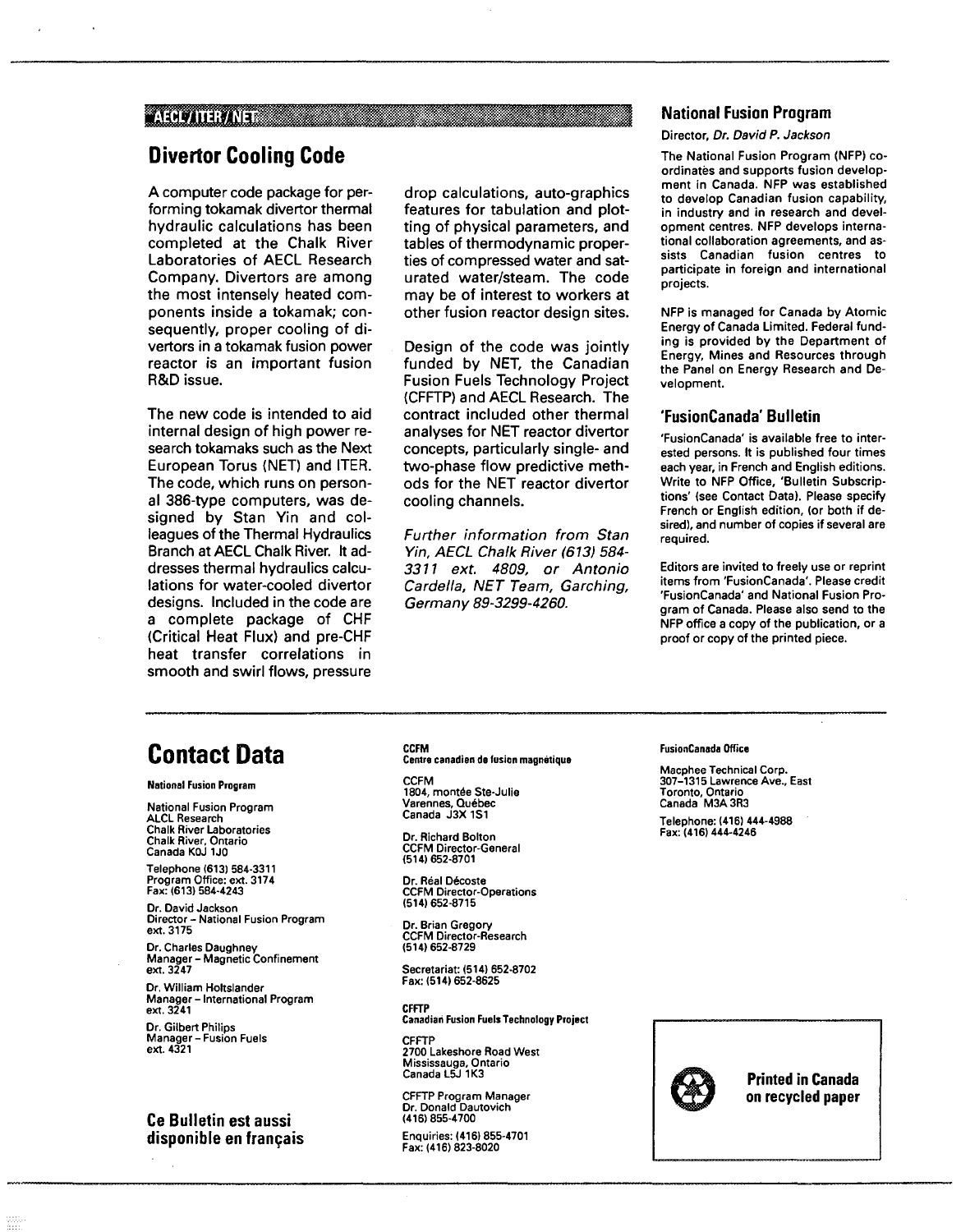

### **NOUVELLES INTERNATIONALES**

mmmm

### **Du tritium pour Karlsruhe**

Ontario Hydro a signé avec le Centre de recherches nucléaires de Karlsruhe (KfK), en Allemagne, un contrat d'approvisionnement en tritium canadien. Le laboratoire du tritium du KfK utilisera ce tritium pour ses travaux de R-D dans le cadre des programmes de fusion européens : essais des systèmes de combustibles thermonucléaires et de leurs composants et recherche sur les interactions entre le tritium et les matériaux. Le tritium fourni par Ontario Hydro est produit par l'usine de détritiation de Darlington où Ontario Hydro traite l'eau lourde utilisée dans les circuits modérateurs et caloporteurs de ses réacteurs nucléaires CANDU.

En vertu du contrat, le KfK recevra 200 grammes au maximum de tritium au cours d'une période de sept ans. Le tritium sera fourni sous forme de tritiure métallique obtenu par adsorption du tritium gazeux sur des lits sorbeurs métalliques. Le tritium est libéré par chauffage.

Durant les essais et les expériences du laboratoire de tritium du KfK, une partie du tritium fourni sera diluée par du deutérium ou de l'hydrogène ordinaire (protium). Le contrat stipule qu'Ontario Hydro reprendra et purifiera le tritium dilué. Le CFFTP (Projet canadien sur la technologie des combustibles thermonucléaires) sera chargé de prendre les dispositions voulues si, par accord mutuel, l'option de reprise est utilisée.

Le contrat comporte également des dispositions concernant le contrôle et la supervision de l'utilisation du tritium livré au KfK, la radioprotection et la réglementation des mouvements du tritium et de sa destination. Le contrat se conforme avec l'accord signé en juillet 1991 par Euratom (Communauté européenne de l'énergie atomique) et par le gouvernement du Canada concernant l'exportation de tritium canadien à destination de l'Europe pour les programmes de fusion européens.

### **CCFM CENTRE CANADIEN DE FUSION MAGNETIQUE**

### **Nouvelles du CCFM**

Les programmes expérimentaux sur TdeV (Tokamak de Varennes) prévus pour 1992 comprennent :

- **e** des expériences de polarisation du plasma
- le fonctionnement en mode déflecteur, en particulier le pompage cryogénique des chambres des déflecteurs fermés
- des études de boration

Polarisation du plasma. Au cours de la première moitié de 1992, l'accent sera mis sur l'augmentation à plusieurs centaines de volts de la tension de polarisation du plasma de TdeV. En 1991, la polarisation du plasma au-delà de 200 volts à l'aide des plaques de déflecteur s'est révélée difficile en raison d'un problème d'isolateurs électriques. La modification des plaques de déflecteur de TdeV, en particulier l'installation d'isolateurs améliorés, est prévue pour mars. L'augmentation de la tension de polarisation pourrait permettre d'aborder l'étude de la physique du mode H.

Fonctionnement avec déflecteurs. Une unité de pompage cryogénique installée dans la chambre du déflecteur supérieur en 1991 s'est révélée efficace pour extraire l'hydrogène et les impuretés du plasma

(y compris la vapeur d'eau et le monoxyde de carbone). Trois autres unités de pompage seront installées dans le déflecteur supérieur durant l'été 1992 pour accroître la capacité de pompage globale. Les expériences de pompage dans les chambres des déflecteurs visent à étudier :

- le contrôle de la densité du plasma par pompage des déflecteurs
- l'extraction de l'hélium, la «cendre» de la fusion, par les déflecteurs
- l'extraction des impuretés du plasma.

Le calendrier d'exploitation de TdeV pour 1993 prévoit l'installation de quatre unités de pompage cryogénique dans la chambre du déflecteur inférieur. Ces unités joueront un rôle important durant le fonctionnement avec les impulsions plus longues (de 5 à 10 secondes) que l'on peut obtenir au cours de la première phase de fonctionnement avec l'entraînement de courant par haute fréquence.

Pour plus de renseignements, s'adresser à Real Décoste ou à Brian Gregory au CCFM (voir liste des contacts).Centre canadien de fusion magnétique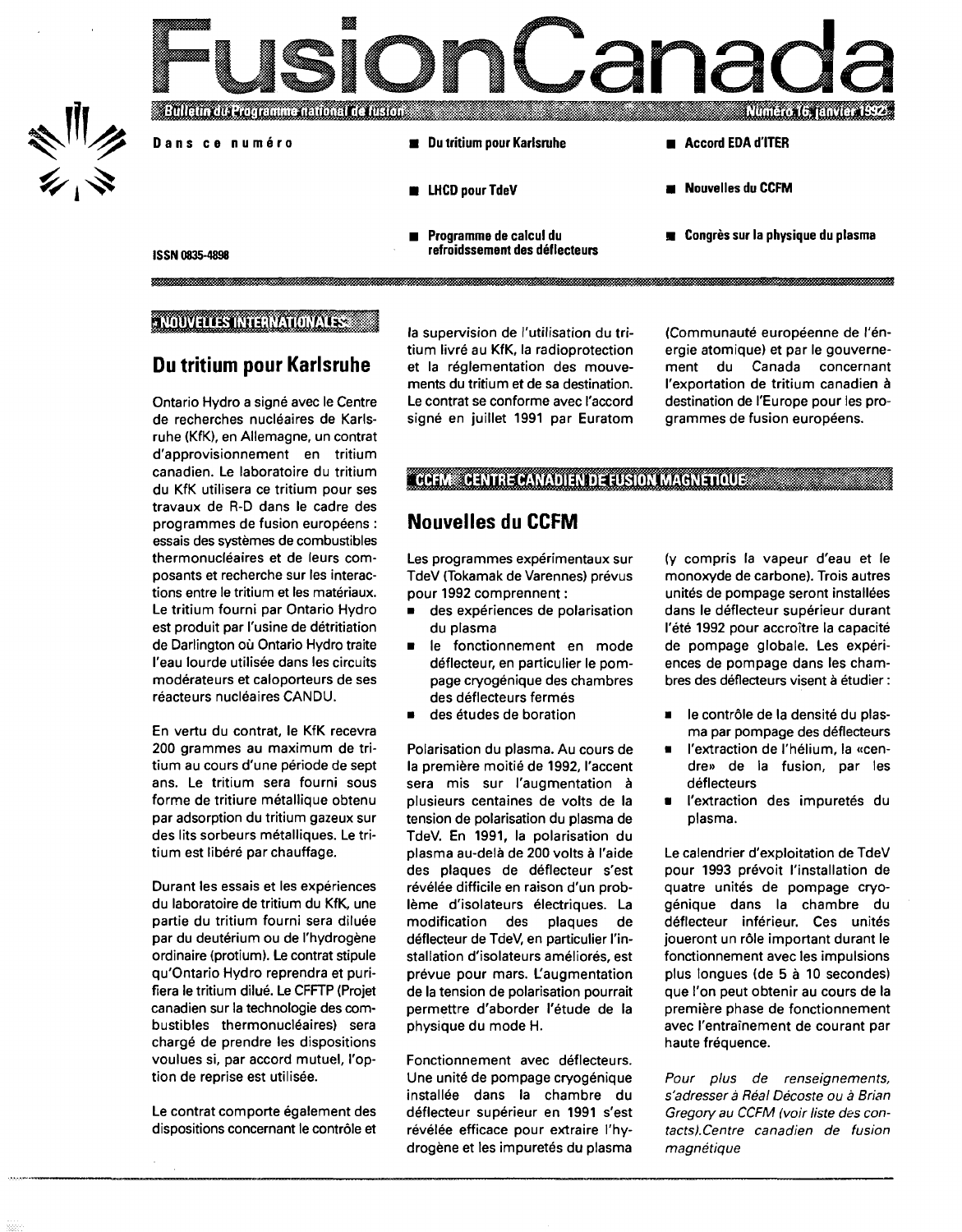### CCFM CENTRE CANADIEN DE FUSION MAGNETIQUE



### **Système haute fréquence d'entraînement de courant et de chauffage du plasma pour TdeV**

#### **Système d'entraînement de courant à l'hybride inférieure.**

Un système haute fréquence (HF) d'entraînement de courant plasma et de chauffage de 1,3 MW est en cours de construction et d'installation sur TdeV (Tokamak de Varennes). Ce système servira à exciter dans le plasma de TdeV des ondes à la fréquence hybride inférieure (HI) pour entraîner le courant plasma toroidal.

On cherche, avec ce système d'entraînement à l'hybride inférieure (LHCD), à obtenir un courant plasma de 200 kA (70 % du courant max. de TdeV) pendant 30 secondes, sans l'aide du transformateur d'entraînement ohmique normal.

Le système LHCD comporte certaines caractéristiques intéressantes, en particulier une antenne à deux rangées de guides d'ondes directionnels, capables d'envoyer deux ondes HI indépendantes dans le plasma, et un système d'asservissement très rapide. L'ensemble du système HF, incluant le système d'asservissement et l'antenne, a été conçu par le groupe Systèmes haute fréquence du CCFM sous la direction de M. Yves Demers.

#### **Objectifs expérimentaux**

Voici les trois principaux objectifs du nouveau système LHCD.

**Utilisation de TdeV en impul**sions longues (jusqu'à 30 secondes) avec une densité de puissance HF élevée, pour procéder à des études d'interactions plasma-paroi, de contrôle et de transport des impuretés et à



des expériences de fonctionnement avec déflecteurs dans des conditions plus proches de celles prévalant dans un réacteur.

- Chauffage auxiliaire des plasmas ohmiques de TdeV, dans le but d'accéder au mode H et à d'autres régimes plasma à confinement élevé.
- Élargissement de la recherche avec TdeV, en utilisant le système LHCD pour étudier les questions telles que :
- le contrôle du profil de courant plasma.
- la physique de l'entraînement de courant à l'hybride inférieure.
- la stabilisation des oscillations «dents-de-scie» et d'autres modes MHD du plasma.
- la recharge du transformateur de chauffage ohmique de TdeV entre tirs de plasma de haute densité.

La densité de puissance HF maximale dans le plasma de TdeV sera de 1 MW/m<sup>3</sup> environ, comparable aux densités HF prévues pour ITER et d'autres machines de la prochaine génération.

#### **Description du système**

Deux chaînes d'amplification HF comprenant un klystron produisent chacune une puissance HF de 650 kW (max.) pendant 30 secondes à 3,7 GHz. Compte tenu des pertes de transmission, la puissance HF transmise au plasma est de 1,1 MW (max.) environ.

L'antenne servant à injecter la puissance HF dans le plasma est une matrice rectangulaire d'éléments de sortie de guides d'ondes. Elle est constituée de deux rangées horizontales superposées comportant chacune huit éléments d'antenne appelés multijonctions. Une multijonction est une section de guide d'ondes HF divisée verticalement dans le plan E de façon à créer quatre fentes rayonnantes minces à la sortie du guide d'ondes, point d'in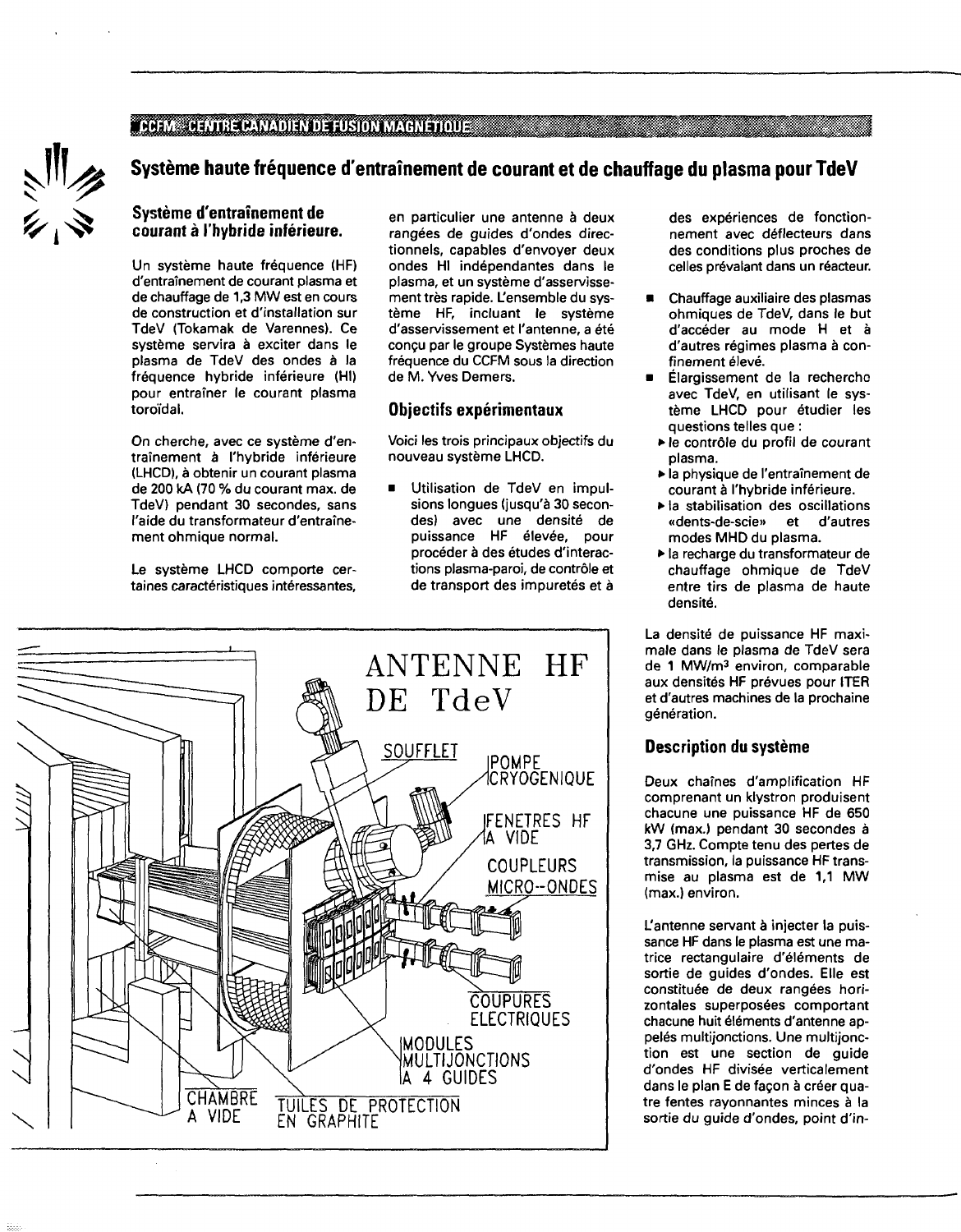ana wa

## **Accord sur les études techniques d'ITER (EDA)**

Un accord devrait être signé au début de 1992 concernant les études techniques du projet ITER (projet international de réacteur expérimental).

Le projet ITER constitue un effort international de conception et de construction d'un grand réacteur thermonucléaire à tritium (puissance de fusion de 1000 mégawatts environ) destiné à démontrer la faisabilité technologique et scientifique de la production d'énergie thermonucléaire.

Les participants au projet ITER sont la Communauté européenne, les États-Unis, le Japon et la Fédération russe. Le Canada participe aussi au projet en association avec la Communauté européenne.

L'accord EDA lancera les travaux de conception technique détaillée du réacteur ITER et les travaux de R-D connexes. Un modèle conceptuel du réacteur a été produit au cours de la phase des études conceptuelles, de 1988 à 1990.

L'accord aura une durée de six ans. Il régira la collaboration entre les participants et les apports de chacun aux études techniques d'ITER. Une première version de l'accord, et du protocole n° 1 qui lui est associé, a été signée le 14 novembre 1991 à Moscou par les négociateurs.

#### **Personnel et lieux des études techniques**

La personne choisie pour le poste de directeur des études techniques d'ITER sera probablement M. Paul-Henri Rebut (Communauté européenne).

La responsabilité des travaux de conception dans le cadre des études techniques devrait être répartie entre trois centres, la R-D étant effectuée par des laboratoires des différents signataires :

- San Diego (É.-U.) : centre d'intégration du projet.
- Institut de recherches sur l'énergie atomique du Japon (Établissement Naka) : conception extérieure du réacteur.
- Garching (Allemagne Institut Max Planck) : conception interne du réacteur.

Le responsable choisi pour le centre de Garching sera probablement M. Ron Parker (É.-U.) et celui choisi pour le centre de San Diego, M. Valerie Chuyanov (Russie). Le centre de Naka sera dirigé par un responsable de la Communauté Européenne dont le nom n'est pas encore connu.

Le 18r janvier, Thomas R. James a été nommé directeur technique d'ITER pour les É.-U. au Bureau de l'énergie de fusion du ministère de l'Énergie des États-Unis.

### **Le CCFM va accueillir des congrès sur la physique du plasma**

*if igonomes* 

Le Centre canadien de fusion magnétique (CCFM) accueillera en 1992 deux congrès sur la physique du plasma sous les auspices de l'Agence internationale de l'énergie atomique (AIEA). Ces deux congrès auront lieu à Montréal.

Du 15 au 17 juin 1992: Congrès technique de I'AIEA sur les progrès de la théorie et de la modélisation des plasmas thermonucléaires. Coordonnateur du CCFM : Magdi Shoucri (514)652-8723.

Septembre 1992: Réunion du comité technique de I'AIEA sur la polarisation des plasmas tokamak. Coordonnateur du CCFM : Alain Boileau (514)652-8706.

On peut obtenir des renseignements sur ces congrès en s'adressant au coordonnateur du CCFM ci-dessus ou à V.V. Demchenko, AIEA, C.P. 100, A-1400 Vienne (Autriche).

## **Combustion du tritium au JET**



**M. Paul-Henri Rebut, directeur du JET, discute avec Alan Gibson (à droite) et Barry Green (à gauche) dans la salle de commande du JET, peu de temps avant l'expérience avec le tritium de novembre 1991. Au cours de cette expérience, le tore du JET a produit environ 1,8 MW de puissance thermonucléaire.**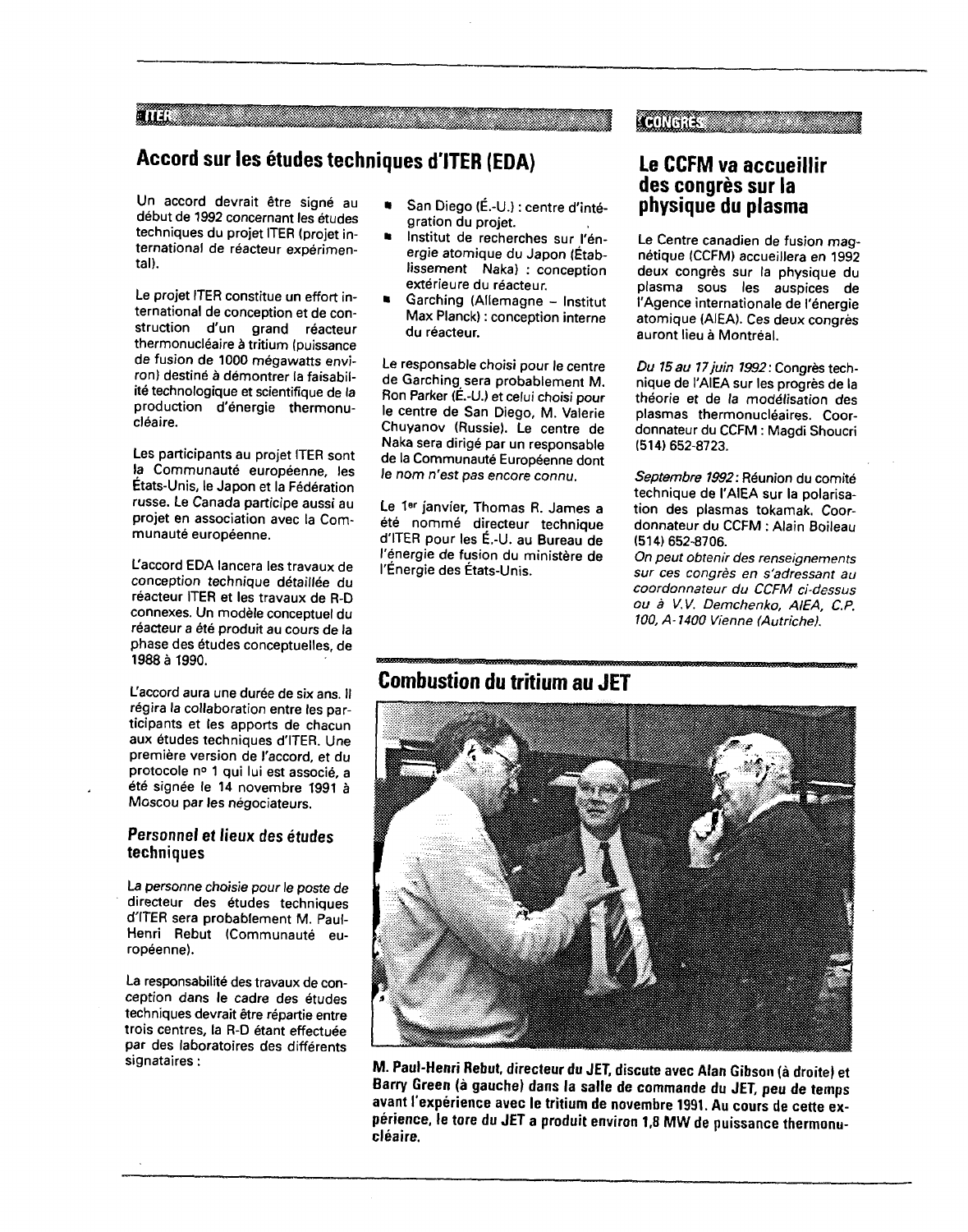#### **Situation**

En janvier 1992, la construction du système HF est arrivée à mi-chemin et la fabrication du système d'antenne à multijonctions est en cours. On installe actuellement les klystrons et le matériel périphérique. Deux éléments d'antenne à multijonctions ont été fabriqués à des fins d'essai.

Les éléments à multijonctions et les prototypes des composants des guides d'ondes à haute puissance, fabriqués par Apollo Microwaves Inc. (Dorval, Québec) seront essayés en février 1992 au centre d'études de Cadarache, en France, dans les laboratoires d'essais haute puissance de TORE SUPRA. Ces essais auront lieu dans le cadre de la collaboration générale sur le système LHCD entre le CCFM et le Département de recherches sur la fusion contrôlée (DRFC) du CEA. Cette collaboration a déjà abouti à des échanges de codes de simulation sur ordinateur et de renseignements scientifiques, ainsi que de personnel, entre les deux centres.

Après avoir démontré la capacité de fonctionnement en puissance de l'antenne, on fabriquera le système d'antenne au complet. Ce dernier sera ensuite installé sur TdeV au début de 1993. L'émetteur d'ondes HF et la ligne de transmission seront mis en service en utilisant des charges fictives au cours de l'automne 1992. L'utilisation avec les plasmas de TdeV est prévue pour le printemps 1993. On commencera par prolonger la durée des plasmas, de deux secondes à l'heure actuelle à 5 à 10 secondes, au cours de la première année de fonctionnement avec le système LHCD. L'amélioration du refroidissement des plaques de déflecteur de TdeV, prévue pour 1994, permettra d'obtenir des impulsions de durée maximale de 30 secondes en utilisant le système LHCD à la fin de 1994.

Pour plus de renseignements, s'adresser à Yves Demers (514) 652- 8692, ou à Réal Décoste (514) 652-8729.



**L'antenne LHCD vue de l'intérieur de la chambre à plasma de TdeV. Des fentes de guide d'ondes non alimentés encadrent chaque rangée de multijonctions. Des tuiles en graphite protègent l'antenne contre les effets du plasma.**



**Système LHCD à l'intérieur de la cellule du tokamak. Les klystrons se trouvent dans une salle séparée. Chaque klystron alimente des dephaseurs à haute puissance par l'intermédiaire des guides d'ondes montrés.**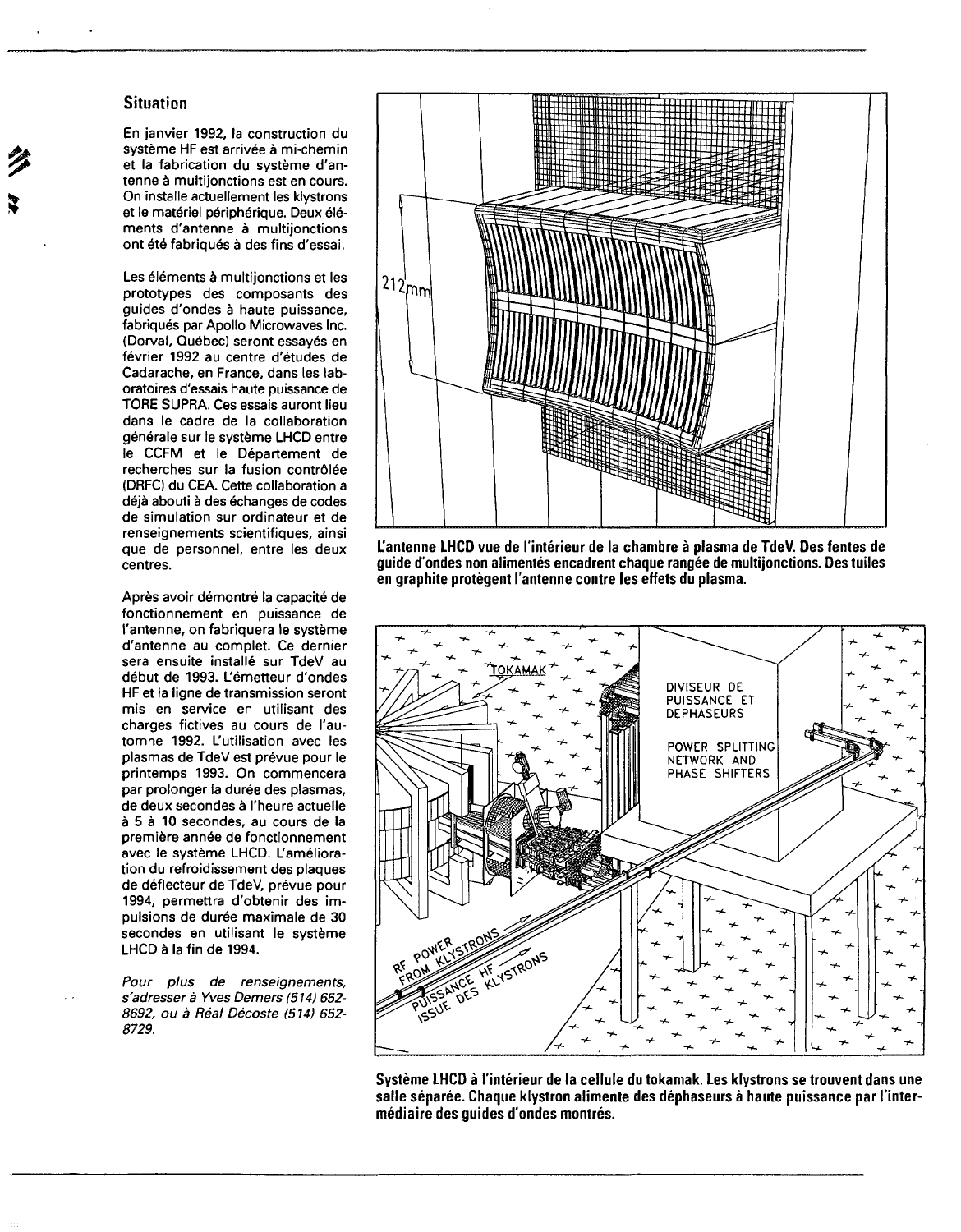

**Schéma de principe du système LHCD complet de TdeV.**

jection de la puissance HF dans le plasma. La sortie de l'antenne comporte donc une matrice de 64 fentes rayonnantes, qui permettent de contrôler avec précision la propagation des ondes HI dans le plasma.

Chaque rangée est alimentée indépendamment au moyen d'un klystron par l'intermédiaire d'un diviseur de puissance balancé à phase variable. Il est possible de faire varier rapidement et avec précision la phase des multijonctions de chaque rangée, même durant un tir tokamak, de façon à modifier la propagation des ondes HI dans le plasma. Les deux rangées peuvent injecter deux

ondes HI indépendantes, caractéristique qui devrait être utile lors des expériences sur le contrôle du profil du courant plasma.

Pour assurer une bonne résistance mécanique et minimiser les pertes HF, les multijonctions sont fabriquées en alliage GLIDCOP, constitué d'une dispersion d'alumine dans le cuivre. Les techniques originales de brasage de l'antenne en GLIDCOP ont été mises au point en collaboration avec Vide et Traitement Canada (Boucherville) et CP Tech (St-Laurent). D'autres fournisseurs locaux, en particulier le personnel de Les Technologies MPB, ont participé à la

conception et à la construction du système LHCD.

Le système d'asservissement et de protection du système LHCD comporte un certain nombre de processeurs numériques spécialisés permettant des manoeuvres complexes d'asservissement et de protection et une excellente souplesse d'exploitation. Par exemple, les processeurs rapides de signaux numériques, placés dans les boucles de réaction d'amplitude et de phase des circuits de puissance HF, permettent au système de réagir en moins de 50 microsecondes aux variations des paramètres du plasma et de protéger les composants du système LHCD des arcs et des réflexions de puissance HF dangereuses.

#### **Ondes plasma à l'hybride inférieure**

On peut exciter des ondes HI au sein du plasma tokamak à l'aide d'une matrice d'éléments rayonnants à phase variable placée à proximité de la surface du plasma. L'illustration de la sortie de l'antenne LHCD montre sa forme adaptée au contour du plasma de bord de TdeV. Durant la propagation des ondes HI, l'énergie et la quantité de mouvement sont transférées du champ électromagnétique HF aux électrons du plasma, créant une petite population d'électrons très rapides. Le déplacement toroïdal net de ces électrons rapides constitue le courant toroïdal entraîné du plasma. Ces électrons rapides sont ralentis par les chocs avec les particules du plasma, réalisant le transfert de l'énergie HF au plasma sous forme d'énergie thermique.

Le nombre d'onde k// de l'onde HI excitée (parallèlement au champ magnétique) dépend de la mise en phase et de la géométrie de la matrice de l'antenne. Il en résulte pratiquement que le contrôle de la phase de l'antenne permet de contrôler le profil du courant entraîné dans la section du plasma et l'énergie des électrons avec lesquels les ondes HI se couplent. La rapidité et la précision de commande autorisées par l'antenne de TdeV et par son système d'asservissement offrent d'importants avantages expérimentaux.

 $\frac{1}{2}$